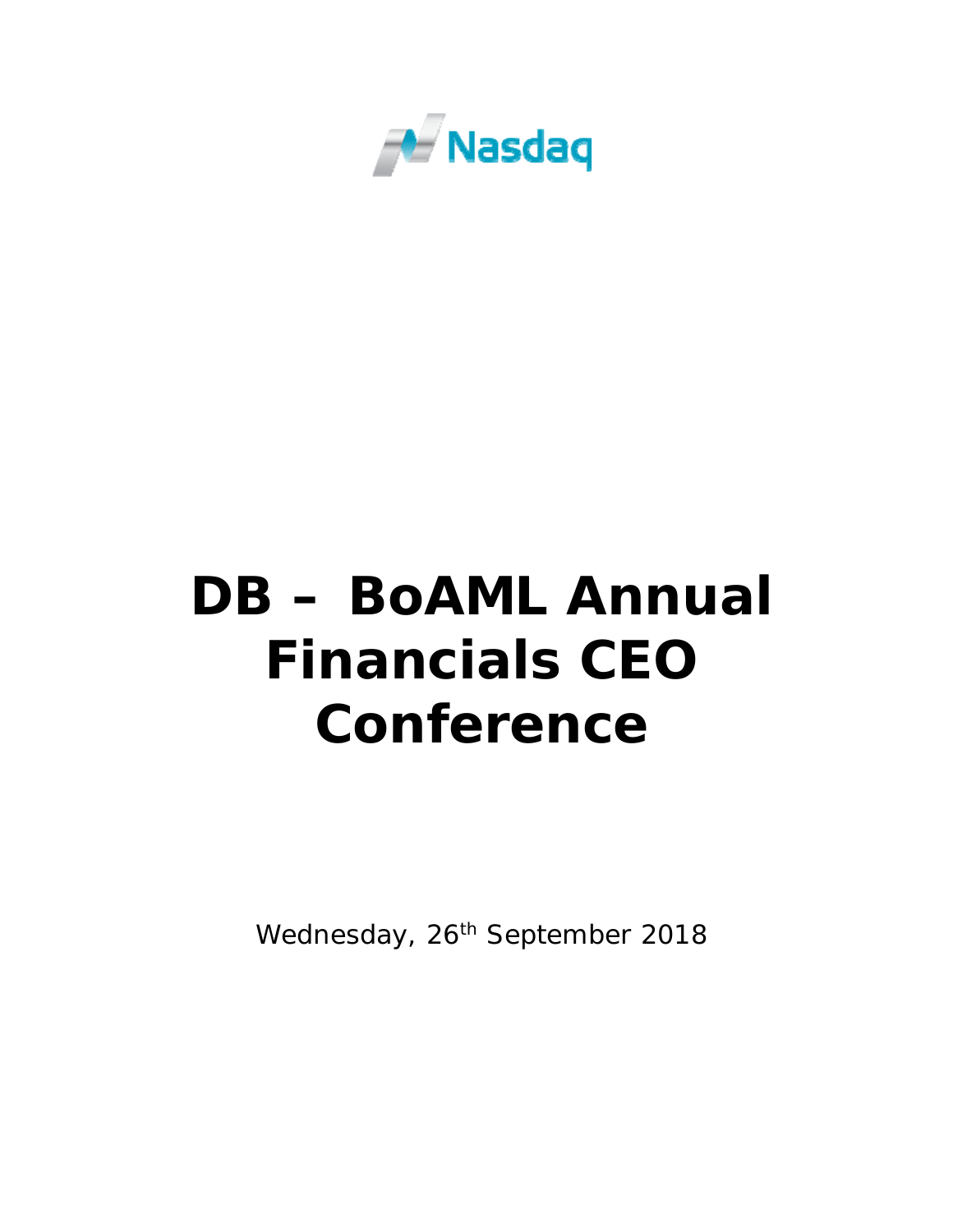## **Q&A**

**Andy Stimpson (Bank of America Merrill Lynch):** Good morning everyone. Thank you for joining us again on the second morning. I'm very pleased to see that Deutsche Bank's CFO, James von Moltke, is joining us again this year. Welcome back. Similar to many other sessions, we're going to run this as a fireside chat but I will allow time for questions from the floor. And as always, you can type them in and I'll try and collate and bundle them together into the iPad here. So thank you for coming back for a second time.

**James von Moltke (Deutsche Bank):** A pleasure to be here.

**Andy:** Maybe to start off, I think markets are starting to think, well, maybe we're late cycle or coming towards the end of the cycle. You're one of the, well, I wouldn't say few banks – you're one of the banks which is still in restructuring mode. How do you view the risks around still being in restructuring mode if we are going to reach late cycle?

James von Moltke: Sure. Thank you, Andy. And pleasure to be here for the second year. So my own opinion – everybody has a view as we just saw about the economy. My own opinion is the market is getting a little bit ahead of itself in terms of concerns around the next downturn. I think there are good reasons to think that if and when a downturn comes, it may be relatively modest given the strength generally of the financial services industry, the impact of post-crisis regulation and what have you.

But again, the market is anticipating things that are probably two and maybe more years out. You have robust growth in a number of regions of the world particularly the US. Global growth economists estimate to be 3.8% this year which is reasonably strong and perhaps slow a little into '19. So it's overall a reasonably strong macroeconomic backdrop for the industry.

There are obviously geopolitical things going on that cause people to have some worry. But our own view is that they're not going to materialise into larger disruptions. And so we're focused on really a steady-as-she-goes sort of scenario.

To one of the questions that just came up and we may talk about it but certainly we'd like to see this growth continue, like to see some more inflation that would allow the central banks to begin to tighten or normalise interest rates which I think would be healthy both for the financial services world and for the economies in general.

To your question about our bank and how we're prepared for it. To begin with, we run a very conservative balance sheet. So from a capital and a liquidity perspective, we feel that we're running at a level that prepares us very well. Our risk appetite is also in my judgment conservative. And you see that playing out in our numbers whether it's the VaR that we publish or our credit losses, admittedly in a relatively benign environment, but we're underwriting to standards that we think will protect us in a potential downturn.

Where we obviously have some work to  $do -$  and this is our focus  $-$  particularly as we manage the bank through the next several quarters and couple of years - is expanding our operating margin. You know, part of the resilience of a financial institution lies in its ability to earn money, and for earnings to generate capital and also dampen the impact of a weaker environment. That's where our focus is. It's on managing revenues up and costs down and so expand our margin and therefore our resilience.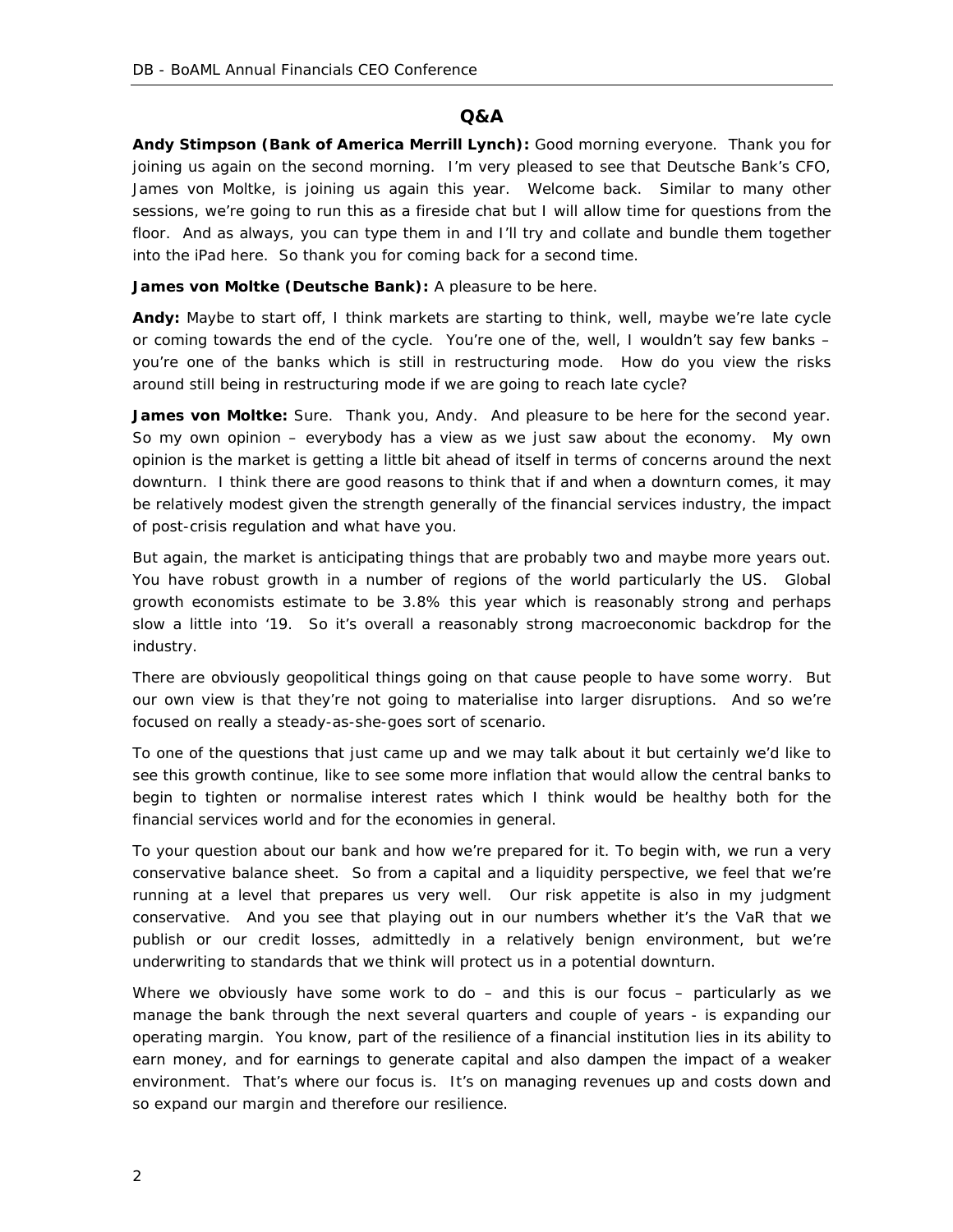But one other thing I'd say and this is what you hear a lot from the capital-markets-oriented banks: for us, an environment with a little bit more uncertainty frankly is good both in our markets businesses but also in other businesses as long as it's in a range that doesn't affect corporate confidence. We feel like a little uncertainty is actually good for our business model.

**Andy:** Okay. And how has corporate confidence been affected so far? Have you seen much effects yet?

James von Moltke: Not a great deal. I mean you do talk when you're meeting with clients and hearing about discussions in the board rooms obviously about the trade discussions that are going on. But I think people understand and certainly the economists are doing their job putting the newer trade tariffs into context - so what is the likely effect on growth of those tariffs and they're relatively small.

If it continues for a considerable amount of time there will be discussions that need to be had about supply chains, about the way that economies are structured. But I think that's a long way down the line. And again, that itself can result in some degree of corporate transactions, financing needs, restructuring requirements which fit with our business model.

**Andy:** Sure, okay. And you made a point before on interest rates. I think that it's fair to say that the rate rise cycle in Europe has taken longer than what the market thought it would be 18 months ago. How much, you know, and we're starting to see some pressure from the roll off of hedges there, how much more pressure is there to come from the roll off of hedges and how are you – are you still hedging your deposits today or actually increasing the leverage for when do rates go up?

**James von Moltke:** Sure. Well, obviously, and hence I was interested in the questions or the answers about the rate cycle. Clearly, we are geared to increasing rates. And that's true of any bank but I think more in our particular construction than others. And I think it would be, I guess I said earlier, healthy for the economy and for the financial sector to see a rate rise cycle in Europe. I do remember that the US had a series of years in which the forward curves weren't met and then finally the lift came. And one would hope that a similar pattern will come in Europe in time.

As I say, we're idiosyncratically, I think, more adversely affected than some in part because we're in Germany, in part because we have a lower loan-to-deposit ratio than some of our peers, in part because we're more institutional than some of our peers. And then frankly, we're positioned to be short. We simply don't want to carry the risk in OCI of a significant long investment in rates at this point in the cycle, which I think is again also conservative in terms of how the balance sheet is structured. So all of that results in us being relatively geared to rising rates.

Part of your question was how do we feel about the deposit hedging and the lingering effect of declining rates. As we've said before, we see ourselves at the tail end of that cycle. It's not over in terms of year-on-year impact from interest rates, hedges rolling off, the very long dated hedges from the past. But we're towards the end of that cycle. We would expect over the next couple of years that it will level out.

And then what matters is frankly, to my earlier point, the reinvestment rate. We do still hedge our deposits in the businesses but the overall balance sheet is positioned very short.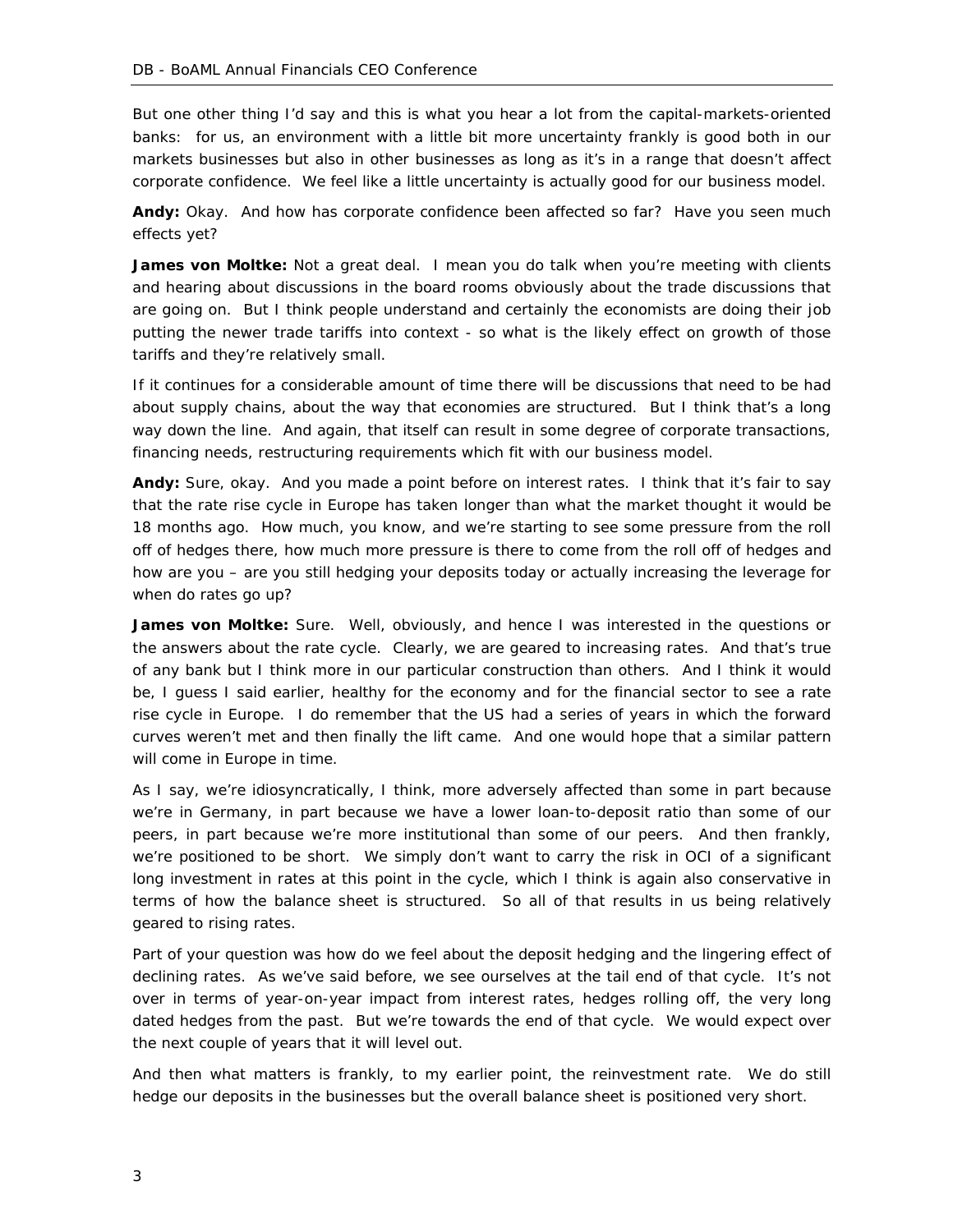**Andy:** Okay, thank you. You've got both a retail and a CIB business. Can banks, you know, still be leaders – can you still be a leader in both of those segments given the heavy investments that are needed in both business, I think?

**James von Moltke:** I think the answer is yes. I mean, there's some evidence in the world that that is a model that works. And frankly, there's good reason for it to work in terms of how today, G-SIB balance sheets fit together from a liquidity and capital perspective, the mix of risk intensity and leverage exposures. You know, there's good ways in which retailoriented and wholesale-oriented balance sheet fits together. So we're a strong believer in that model.

In our case, as you mentioned there, there is significant investment need in our businesses across the waterfront. And so as a consequence, one of the things you see in our current earnings profile is a, in some ways, a catch-up need in investment. And you're right that we're having to invest in, I'd say three areas in the main. Retail obviously some degree of investment in our institutional businesses but then also regulatory remediation.

So there's some element of a wave of investment going on. We think we have the scale to be able to invest in those businesses. But frankly, we want to see the pay off from those investments flow through earnings in the years to come.

Part of our strategic goal as we announced earlier this year is to shape the businesses, rebalance towards what we see as the most stable businesses. So that will inform obviously some of our investment and also capital allocation decisions. But on the whole, yes, there is an investment demand going on.

One area that we talk about as an example is our retail businesses internationally where we have made an investment decision in Spain and Italy. And I talked in June that we're about halfway through an investment cycle there. That's in total about €300 million that we've put to work. It should begin after 2020, into 2021 to really drive returns in those businesses but that's one of many investments that we're having to make and sustain.

**Andy:** And are those – a lot of those investments then are on the technology side.

**James von Moltke:** They are generally on the technology side. So technology is a big area of our investment but not exclusively. They also go to some degree of restructuring or refinement of our distribution model, working hard on the balance of products and client selection in those businesses. So it goes beyond that but naturally technology is a reasonably large component of it.

**Andy:** Okay. And I'm just taking some questions from the iPad here, you've been, you know, certainly the former CEO was quite vocal on technology and there was a heavy, you know, we can see there's a heavy CAPEX cycle which – I think last year it reduced very slightly. We'll see what happens this year. Where are you in that cycle of upgrading the technology? Are we nearly there yet or is it  $-$  is there a long way to go here?

**James von Moltke:** I wouldn't say nearly. I mean, there is still work to do. But I don't think of it – people like to think it's a start, middle, finish in a kind of universal context. That's just not how it is. You have projects that come up. They roll on and they roll off and they're replaced by other projects.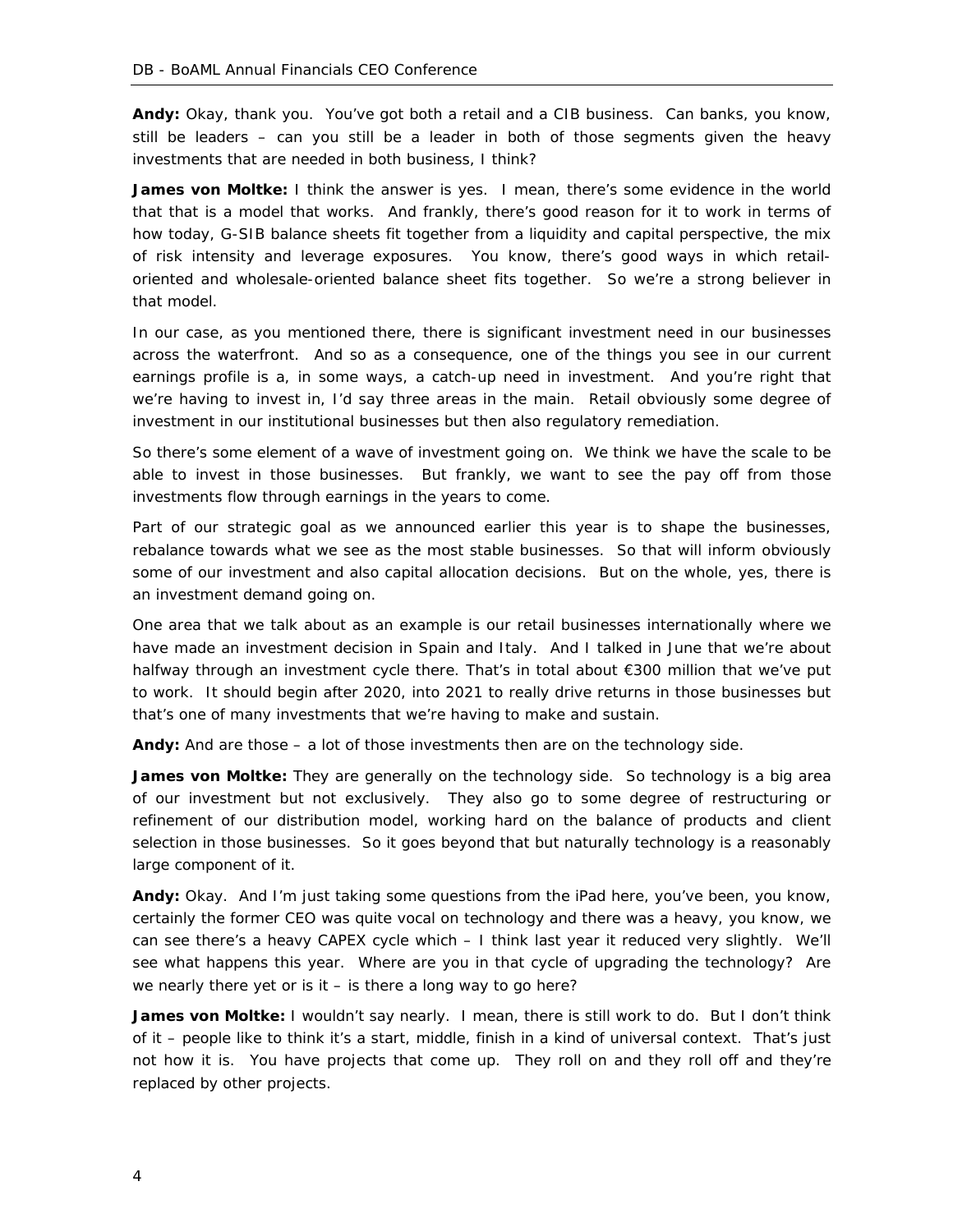I'm not an economist but I think economists sometimes talk about the lump of work. The way I think about technology is essentially, we have a certain amount of resources that we can deploy every year in technology investments. And internally then through an investment governance process, projects compete for those resources. We have to prioritise but the goal is to get things through that chain and derive benefits then from completed investment projects.

I don't anticipate that it ends. But it's certainly, I mean, it should crest. And over time as investment needs for example in regulatory remediation begin to abate, that should free up then resources for additional investment.

**Andy:** Yeah. And where are we on that regulatory cycle because it feels – it means a lot to us in the room, more at the, you know, we've got the Basel finalisation. That was a big event for all of us but some of the banks allude to, you know, all sorts of changes on the cybersecurity, regulatory side and there's more operational regulation which doesn't pump out a ratio for us in the room. Where are we in that cycle, I guess it will never be done but in the bulk of that work?

**James von Moltke:** I would characterise it as light at the end of the tunnel. There have been – and we called this out earlier this year – there have been remarkably large projects that have needed to go – needed to go through the US expression as the pig and the python. They were significant technology and also operational efforts. MiFID II was one. PSD2 was one. Brexit preparation is a significant, again, technology build.

And then regulatory remediation, whether that's in controls, in KYC capabilities and what have you, that's ongoing. But over the next couple of years, I certainly see that again, cresting and us deriving some of the benefits in terms of efficiency and effectiveness of our capabilities there so progress.

**Andy:** Okay. And so does that mean as that spending comes down, does all of that get reinvested into more kind of business development, more interesting projects to develop the business going forward or did the costs actually come down because, you know, IT costs actually did – actually have started to come down at least in the second quarter, even a bit last year if we adjust for the amortisation of all the prior CAPEX. So I guess the worry is for any bank where costs are coming down, is there enough left over for investment to get ready for the future?

**James von Moltke:** Yeah. So as I think about it, just to frame it a little bit, what we report as IT expenses. We are running somewhere around 900 million to 1 billion a quarter so in round numbers, about 4 billion a year. That's identified IT expenses. There's also some amount of internal IT expense that isn't capitalised in terms of personnel expenses. So when you sometimes hear us talk about 5 billion, what you see in the financial statements is four, the difference is that that sort of internal spend on technology.

But if you think about the four, basically we're working to hold it reasonably leveled which means to your point that we do have to absorb some degree of amortisation. There's an amortisation ladder that we've worked through over the past several years. And it will continue for more as we capitalise more development. That does tend to squeeze out a little bit of new development but it's in that process where we work to, again, prioritise and also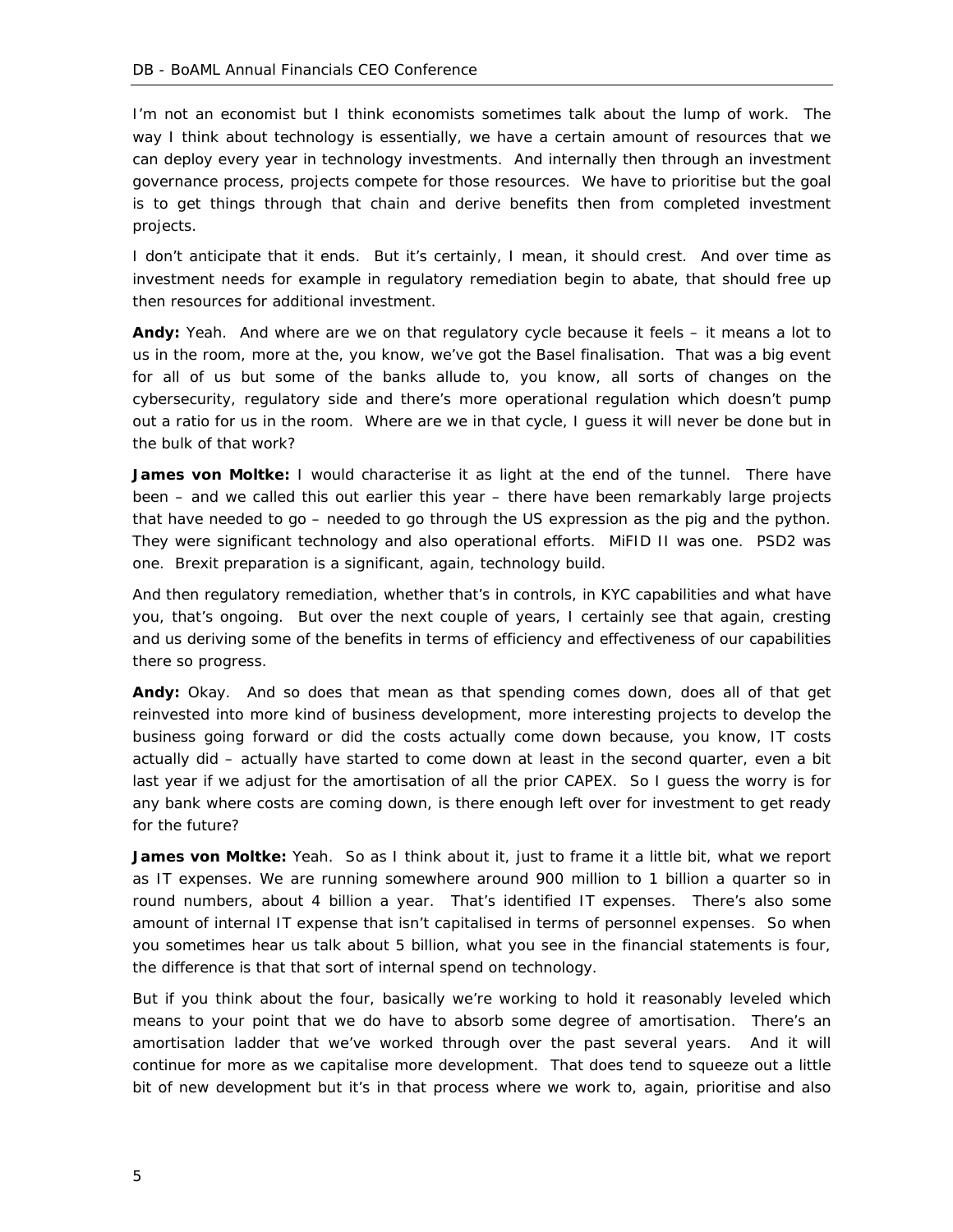improve the efficiency of technology delivery. I think you've heard me say that before as well.

So in principle, you know, working to manage to the extent that we can to a relatively leveled extent of investment, prioritise within that investment, absorb the amortisation ladder. To your point though, in a declining – overall declining expense picture - it means that the amount of expenditure on technology-related things as a percentage of the whole expense base will naturally increase.

**Andy:** And how much of that overall number for the IT budget, how much at the minute is going on what we'd all probably agree is innovation?

James von Moltke: You know, innovation is really hard to identify.

**Andy:** It's a buzzword.

James von Moltke: I know. It's a wonderful buzzword. And frankly, you know, it absorbs a lot of management tension in terms of how you manage innovation. But if you think about trying to go through all of the budgets, all of the projects that make up that 4 billion and identify which you'd characterise as innovation and which are whatever, maintenance, it's hard to do with any sort of meaningful definition or comparable definition.

What I would say is we are focused on preserving a sufficient amount of budget in that prioritisation effort, in that overall spend to ensure that we're remaining on a competitive, if not, cutting-edge level in terms of – and what you would think of as innovation spend. And that may be apps in retail. It may be releases of APIs in the institutional business. It may be supporting sort of new technology, new product capabilities in our transaction bank, things like that that I would certainly look at as innovation. But it is a focus in our management discussions, in our investment governance prioritisation to ensure that we preserve enough resource for innovation while we deal with deferred maintenance, production support and necessary investments in areas like reg remediation.

**Andy:** Okay. I'll ask one more on the technology side then see if we got any live questions. But, you know, I'll get all my buzzwords out the way early. Working with fintechs, I've seen you – you've actually purchased, you bought, you acquired some fintech companies. Other banks are using more accelerators. Other banks aren't even doing that. They just want to, you know, use the fintechs and be the customer of the fintech. How are you working with the fintechs? Are you, you know, where are you in the mentality of, you know, giving up some of what Deutsche Bank does or used to do and just giving it to the fintechs?

James von Moltke: Yes. Well, I'd bridle against the language of giving it to the fintechs because naturally we need to defend our business. And the things that we see as being our unique value proposition, what drives something special about our institution. But to your question, it's really an all-of-the-above answer. So we, again, not to spread ourselves too thinly, we try to manage this so that we are effective in the deployment of our resources. But we do have labs and if you like accelerator environments. We have innovation going on in the businesses. We work with fintechs. In many instances, we integrate fintech capabilities into our offerings which we've done visibly in some of our retail capabilities where – and we'll even use the external brand inside our platforms.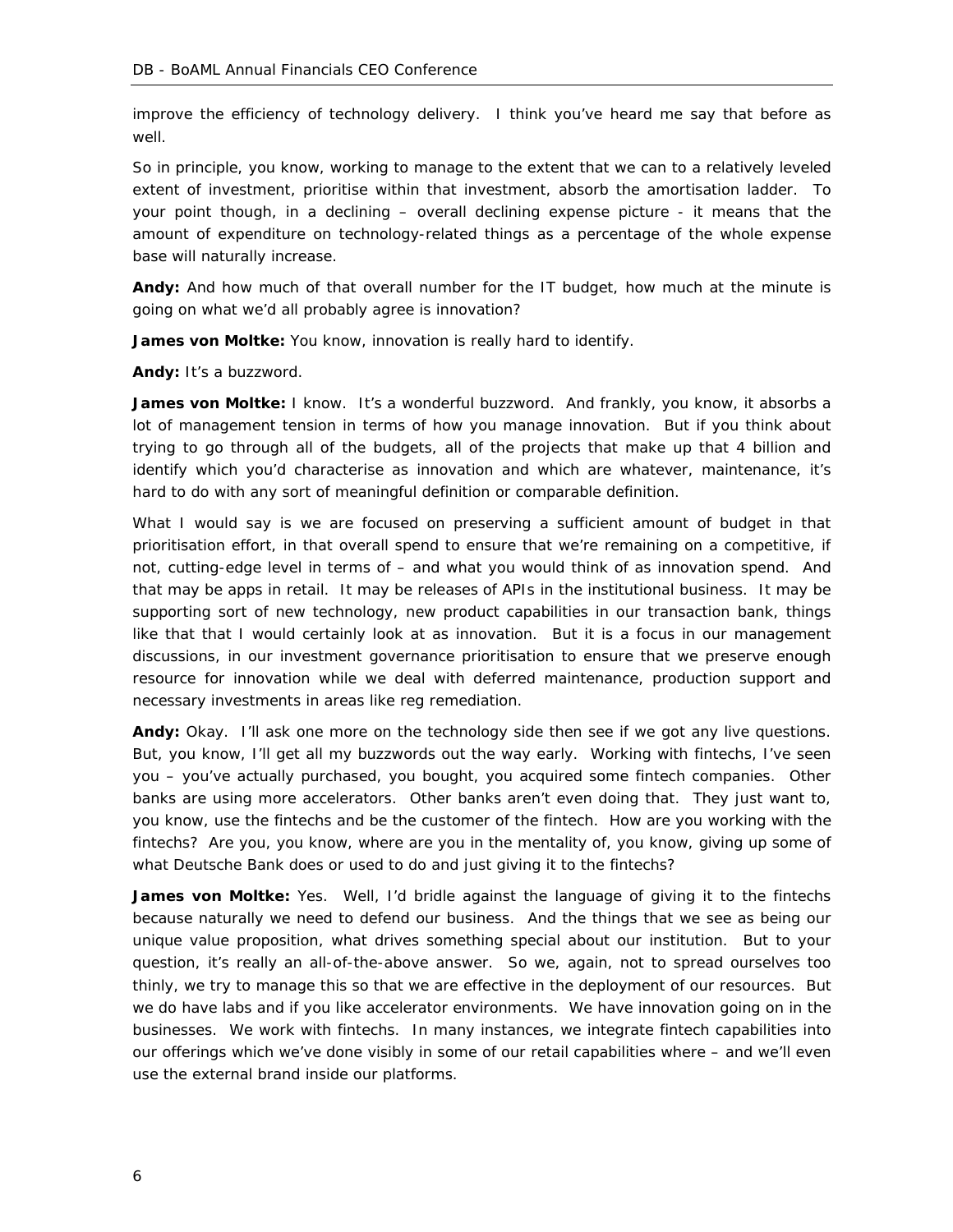And then we will make either investments in a minority stake to get access to the technologies or in a couple of instances, we've in fact bought in companies in order to bring the technology into the company. So it's an all-of-the-above, way of thinking about it. But we try to be targeted on those things where we think we add specific value where we see perhaps gaps in our capabilities so that we're not spreading ourselves and our resources too broadly.

**Andy:** Okay, great. Have we got any live questions from the floor? Yeah, down the – the home team. We got microphones. Grab a mic from the back.

**Speaker:** So yesterday in the Italian press, there was an entertaining article about merging with Commerzbank. I actually don't want you to comment on that neither do I want you to comment on the suggestion that you'd need to raise 13 billion in order to do this. What I would like you to comment on was the perception the article had that you needed that level of 13 billion or more to cover derivatives exposures.

**James von Moltke:** Thank you for not asking me to comment on things I can't comment on.

**Andy:** I'll do it next so...

**James von Moltke:** I have to say these days, we're constantly amazed at what passes through the editorial filters and gets into the press. And that bears no relation to our public reporting or anything in the real world that we can point to so very little I can comment on in terms of the fictions.

**Speaker:** So forgetting those parts but there is a bit of an ECB thing at present which you could argue was started by the Italian authorities as a distraction to their own problems about level two and level three assets. And I think Mr Draghi put this in one of his speeches last week. So there is a thing that – it's become decided, you know, ten years on that somehow people with a lot of mark-to-model assets, there's a risk in that. So could you comment – is that something you're experiencing? It's a discussion they're having at a high level. So that's not specifically for Deutsche Bank but clearly people, including Deutsche Bank, you have significant mark-to-model assets on the balance sheet. Thank you.

**James von Moltke:** Sure. Well, look, this debate is one of the reasons that if in our second quarter results, we tried to offer some more or if you like some distilled disclosure about those positions for us. I definitely would not deny the theme that you're referring to. And but it's dialogue that we're engaged in with the regulators and the accounting professionals, what have you just so that these things are fully understood.

I do think the equivalence between 22 billion of level three assets on our balance sheet and the entire non-performing exposures in Italy is not a meaningful equivalence. They're very different – different activities, different types of banking exposure. We're very comfortable with our accounting for and our observability metrics and the way we look at levelling and hedging and managing our level three portfolios. That's the message we tried to give in the second quarter.

We think it's a natural part of our business model frankly of intermediating risk. Some of that risk shows up on our balance sheet either for a long time or temporarily. And some of it based on an accounting definition of observability will end up seen as a level three asset. But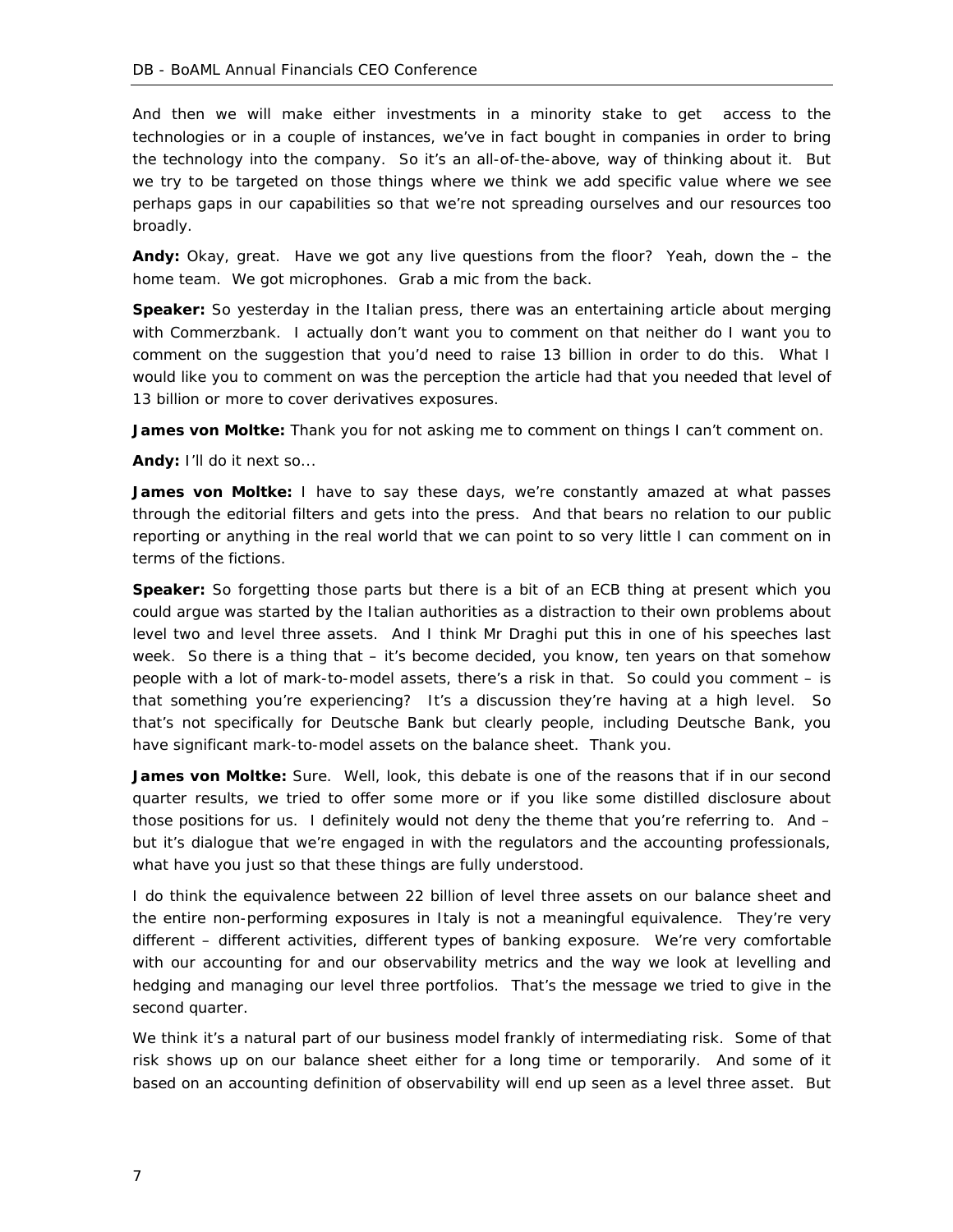it's something we manage very carefully and hedge in the derivative exposures and we're very comfortable with.

**Andy:** Yeah. And then I'll ask a couple from the iPad.

**Speaker:** Not living in Germany, my impression is that the spreads and margins because of all those savings banks are extraordinarily low. And about 18 years ago, this is the – we were going through the same comment and today, we're still here. Is there any observable improvement in the spreads that you make that would give a positive impact over time to your bank on a fundamental basis or is it too small to be talked about?

**James von Moltke:** There's been some increase. First of all, there is loan growth in Germany. So the German retail market and to some degree the commercial market has been growing. Historically and absolutely, the structure of the market is challenging for the private banks given that we can compete with savings banks and cooperative banks. And that hasn't changed and we don't anticipate that changing in the future.

But one does see some slow evolution, if you like, on the asset side of the balance sheet. There is more consumer unsecured coming out. There are some models out there that – in the fintech world that generate those types of exposures. Generally speaking, we're cautious about how much of that, if you like, consumer unsecured that we put on. We need to make sure it fits within our underwriting standards. And so we might participate to a lesser extent than perhaps others.

I will say though that we can't sit and bemoan the fact that we're a German bank. What we need to do is create a model with the resources that we have to have a better than its cost of capital performance in our retail and commercial bank in Germany. We think we have the wherewithal to do that and hence the Postbank merger with our retail and commercial, with the Deutsche Bank branded retail and commercial bank. At our scale, our product capabilities and with the synergies that we believe we can extract from that merger, we think that our model becomes better than its cost of capital over the years to come. And that's regardless of the spread environment that you refer to in Germany.

**Andy:** I think maybe I'll follow up on that. Can you – there's a few questions here on, I guess we're coming around to an M&A style question. I was trying to circle around it for a bit. Can you update us on where we are with the Postbank merger? And ultimately, I guess we're trying to wonder there whether there's any upside to do another, you know, layer on another integration on top of that given all press rumours? But maybe if to start, would you comment on Postbank first?

**James von Moltke:** I maintain the discipline of never commenting on M&A as a former M&A banker. Look, we're pretty clear in our public statements that we've got a lot of work to do. And the Postbank merger is a big element of that. It's a large and complicated merger. And so while we are making progress, we're looking to accelerate the progress where we can.

The stage we're at now is having completed the legal merger in the second quarter. We're working now on the head office integration. After the head office integration we will turn our focus to the technology end and broader integration of the two banks. It's a process that will take several years. And while we'd, as I say, we'd love to accelerate as much as you can off that, it just takes that careful integration in the environment that we're in, in Germany, in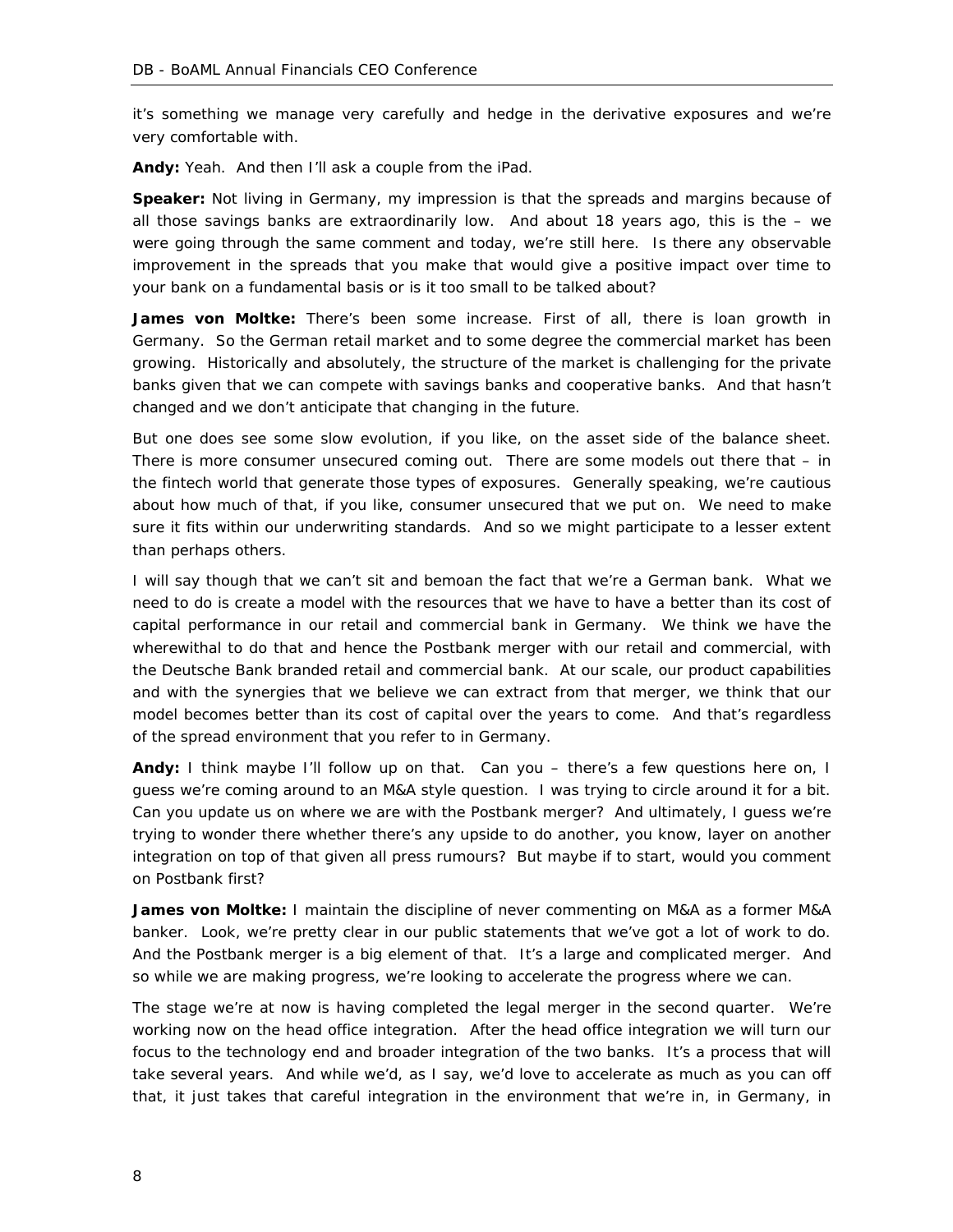bringing these two banks together successfully and sustainably. So progress, perhaps slower than we'd like but we're working diligently to execute on the merger and crystallise the synergy benefits.

**Andy:** And is the – let's say you had much higher revenues, would that allow you to accelerate that process? Is it a profitability constraint or is it just more operational risk?

James von Moltke: No. It's a lump of work constraint.

**Andy:** Got it.

**James von Moltke:** We just have a lot to work through.

**Andy:** Got it. Now, if I switch to the CIB. I will ask about the third quarter eventually.

**James von Moltke:** Sure.

**Andy:** Leave it a bit longer.

**James von Moltke:** Tantalising.

**Andy:** It builds the suspense in the room. Revenues, I guess, the trend we've been seeing is that revenues have been falling for the industry but for Deutsche Bank more so. When are we going to see the – those revenues stop falling? Have they already stopped falling? And you can break that down by products if you want or overall.

**James von Moltke:** If you talk about the big picture, the industry wallet pools that you see, you saw a trend over several years of declining wallets. And those trends seem to have slowed and in some cases improved. I think the equity wallet improved last year and they've been moving around at levels that I think at least demonstrates some stability in the global industry wallet which I think is encouraging.

The industry has been going through some amount of change through that time. For us, clearly we've gone through a series of restructuring steps. And our focus now is on bringing stability to the bank to focus on the perimeter or the clients, the product capabilities that we have and build from that foundation in terms of stability and future growth in revenues. That is very much our focus every day.

**Andy:** Okay. And at 2Q, you said, you know, leverage ratio has gone up. And do you think the 4% leverage ratio, that's enough of a platform to be able to go out and say that you can grow from there because obviously if you grow, then it would start coming down again?

**James von Moltke:** We do. Look, we made enormous progress in the second quarter in terms of leverage exposure. And part of that is business selection, client selection. Part of that is better efficiency in terms of the usage of leverage exposure on the balance sheet.

As I said in July, we're comfortable with the current ratio and level of leverage exposures. So we expect to manage broadly at the level that we go to in June and maybeincrease over the years to come. But there is still opportunity, I think, to drive some efficiencies so reinvesting, if you like, leverage exposure improvement that come from run-off of old portfolios or efficiency that we create in areas like netting.

To your question about the ratio, we're very comfortable. We are consistent in our messaging about the ratio. It was 4.2% at the end of the second quarter. This is on a phase-in ratio.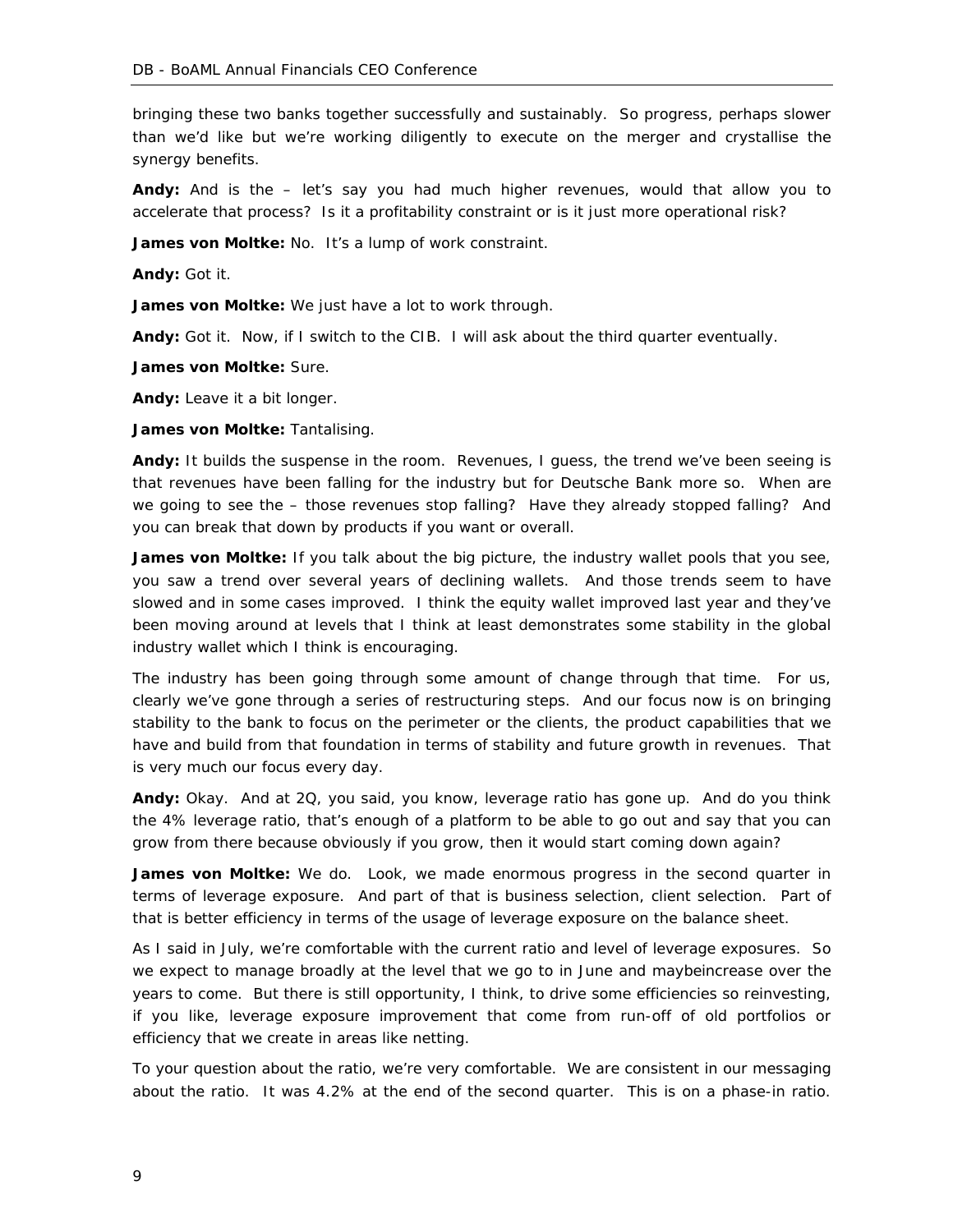But in terms of our target of building over time to 4.5%, we view ourselves very much to be on track.

And going to the earlier point about model, I didn't get too deeply into the model risk versus leverage exposure debate. But our balance sheet isn't exactly comparable to the balance sheets of some of our peers in terms of the risk content in our leverage exposure. And so we feel very strongly about that. And if you look at the balance sheet and do the comparisons it jumps out.

**Andy:** And is there the ability to take that risk higher or is that – because your CET1 minimum, you've got lots of – you've got high CET1 to risk-weighted assets ratio but the minimum is quite high as well?

**James von Moltke:** I think so. At this point, I would view us as being steady in both measures, leverage and risk-weighted assets at least for a period of time. Over a longer period of time, naturally there will be some shifts – growth as we build capital and some degree of change in the relationship between risk content or RWA and leverage exposure if for no other reason the RWA inflation that will over time come in through FRTB and other elements of the final Basel III framework.

**Andy:** Okay. If you think about the footprint of the IB, you've been pulling back a bit in the US. You know, the US is by far the most profitable investment – CIB market out there. How do you view that strategically given that if you're going to be lighter in the bit that's most profitable, does that leave you exposed in the other markets over time?

**James von Moltke:** So one thing I do want to emphasise and we do whenever we can that the press and others did the best they could to garble our messages. But we've been very consistent. We are absolutely committed to CIB, to the investment banking business. It's our DNA and there's no change in our view there. And as a subset of that committed to the US market because as you say, to be a global investment bank while with deep European roots and frankly a unique strategic position in my judgment in the Eurozone in terms of the breadth of capabilities we have and the global reach, you absolutely have to be present in the United States.

And as you pointed out, it's the deepest capital market and the deepest revenue pool. But we've chosen to be more selective in what we pursue with the United States. A recognition that we could not compete across the broad range of activities in the US with our US peers for whom it's a domestic market but we absolutely feel it's a critical part of being a global investment bank or a European investment bank with global reach.

**Andy:** Okay, great. Before the iPad blows up, I'll ask you about the third quarter. Have you got any comments around how things are going and what the peers have said?

**James von Moltke:** Sure. We look at consensus which we publish on our website. And I'd say we're broadly comfortable with the consensus IBIT, pre-tax profit, on a reported basis. There naturally will be some swings and roundabouts and of course the quarter isn't over. If I think of kind of variances to that picture, we think that – relative to current consensus - the adjusted cost number is likely to round down to 5.5 billion rather than round up. Our focus remains very much on delivering against our commitments which is a 23 billion adjusted cost base in 2018. So that's one difference.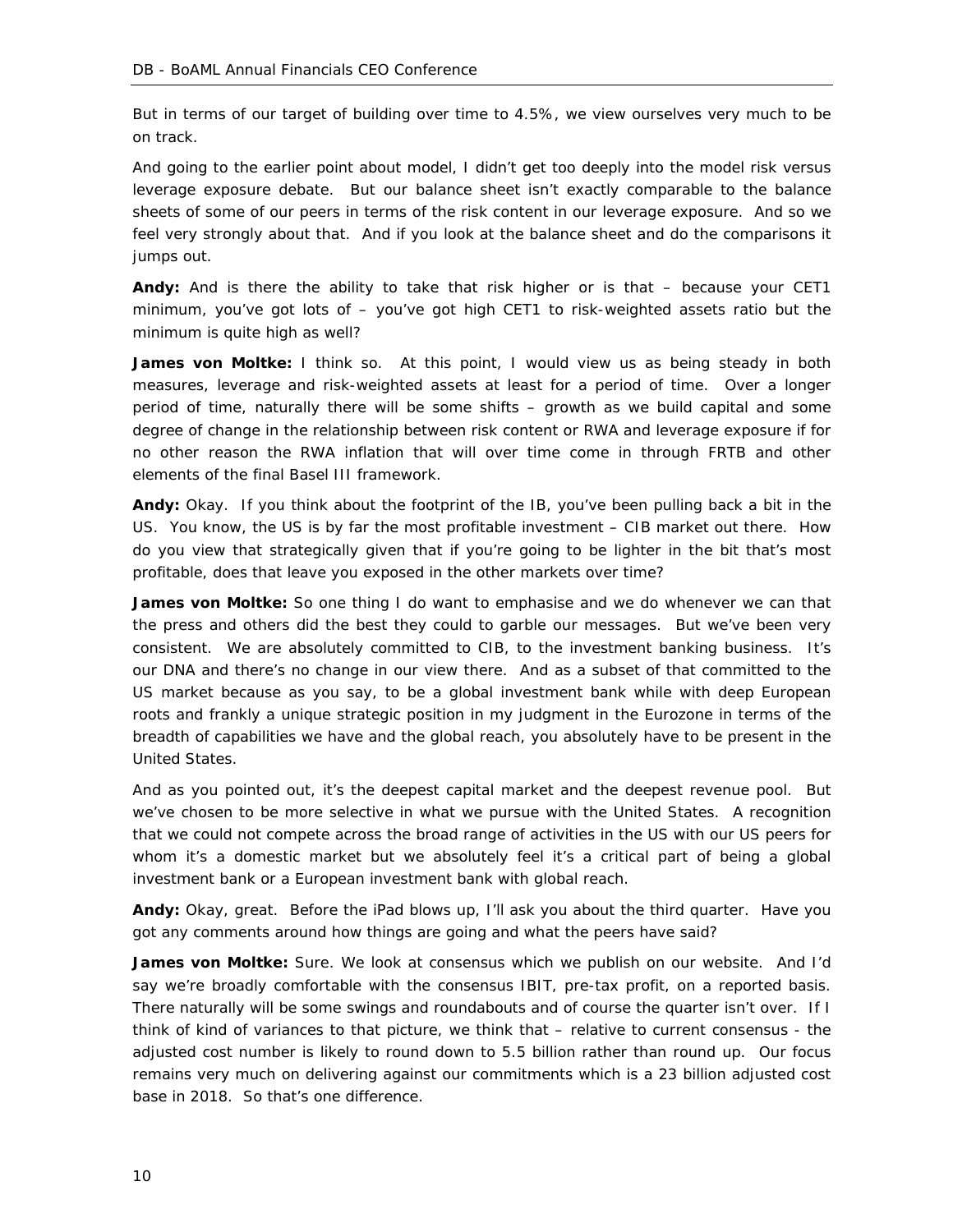You'd see some offset frankly from lower non-operating expenses relative to consensus. And the one other thing I'd point out, again, in terms of differences to consensus – consensus really bakes in DVA impact. It's hard to measure for analysts. But this quarter, you've seen some spread tightening which is good. It shows increasing confidence in our credit. But that of course has a DVA impact.

**Andy:** Okay. And anything on the market?

**James von Moltke:** Not really much to offer. And one point that we made last quarter is we sort of want to go away from the perennial game of guessing how quarters are going to be in the global markets business. We're going to focus on executing our strategy, delivering our commitments.

**Andy:** I did try. Everyone can stop yelling at me on the iPad now. Another question which is coming quite a lot on the iPad is Brexit and how Deutsche is preparing for Brexit and how you see the costs of preparing for that and the developments there.

**James von Moltke:** Sure. Again, another thing that got a little bit garbled in the press, there's been no real change in our Brexit preparation path. We're different to many of our peers because we're an EU bank with the global capabilities we have. And so we are working towards the rebooking of a large portion of the balance sheet that today – for our global markets business - today is booked in the London branch, to the head office - same legal entity. But from a systems and a regulatory reporting perspective, there's a change.

We're executing that. We're on track. We're beginning the client repapering effort and have made sure that in the context of our plans, we have the flexibility to be prepared for an unexpectedly fast Brexit. And that's been pretty consistently our path.

The other thing that we, consistent with the guidance from the UK regulators, have been working towards is the recognition of our branch status in the UK. And so while it would be smaller than it is today, we would still intend to operate in a branch in the UK. And again, there's been no change in our plans there. It's something we've been working on now for some considerable time.

**Andy:** Sure. I think I've got time for one last literal question. There's a couple of questions here on credit ratings. And is there any level at which the credit rating starts to impact the real business?

**James von Moltke:** Sure. And I'd say at the margin, it does today. We're pleased that we finally have the clarity of the final German bail-in law which allowed us to issue senior preferred credit or senior preferred debt. That came into effect in July. We issued our first senior preferred bond. Moody's has helpfully clarified that our senior unsecured rating is at A3. And so I think that is a more normal picture than we've had since 2017 when the initial bail-in law was promulgated. So that is progress.

Our senior non-preferred ratings clearly are not where we'd like them to be. And over time a funding disadvantage in that non-preferred unsecured creeps into your funding costs and so this absolutely is an area of focus because we clearly need to price transactions at a slightly higher cost of funding. And we'd like to mitigate that and be competitive across the board.

**Andy:** Okay, great. I would leave it there. 15 seconds to go. That's my best time management ever. Thank you very much, James.